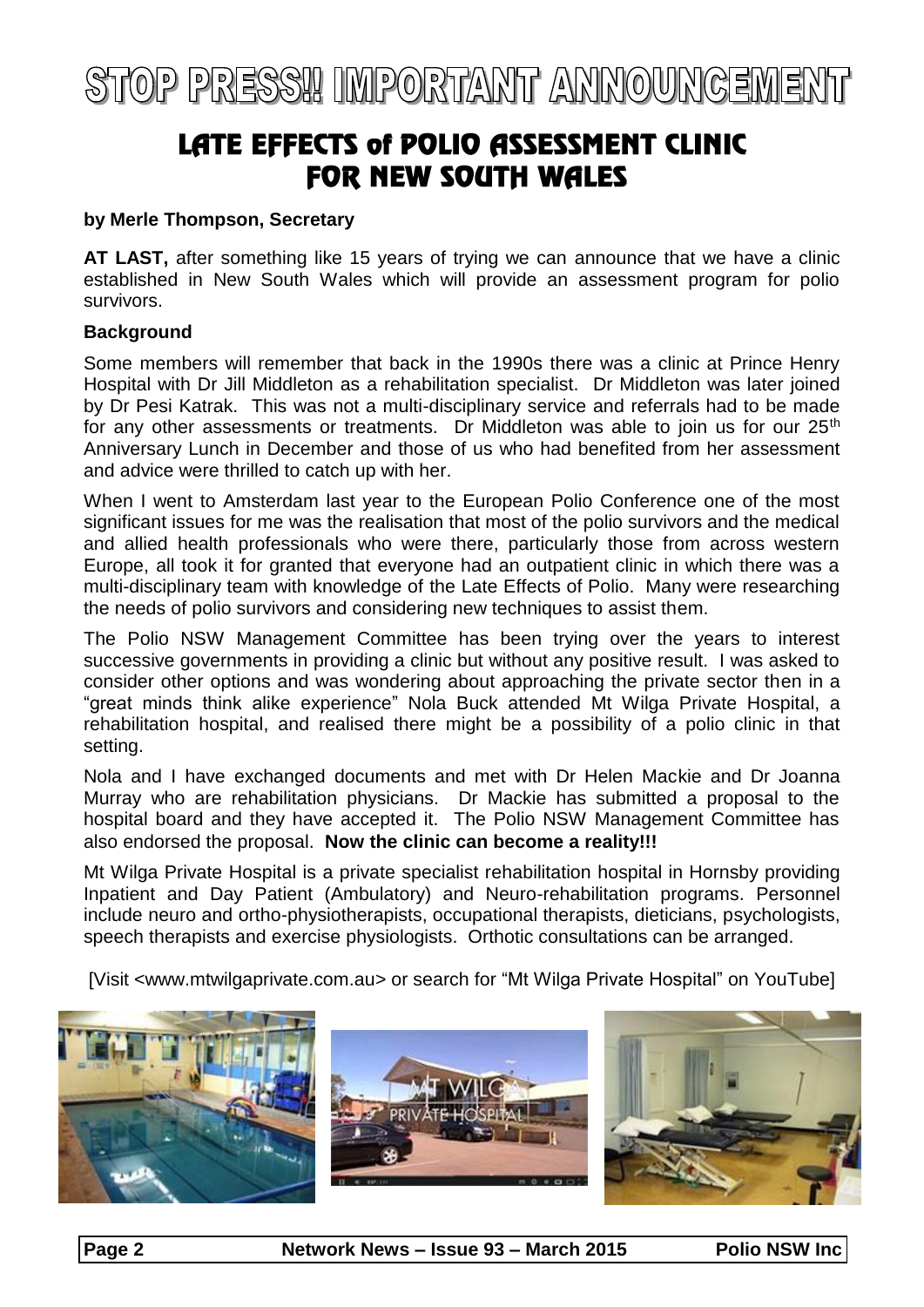#### **What is being offered?**

The initial assessment is a three-hour process involving sessions with:

- $\triangleright$  Rehabilitation physician
- $\triangleright$  Physiotherapist
- $\triangleright$  Occupational therapist

The aim of the assessment is to give you a comprehensive review of your physical and functional abilities and to make recommendations for maintaining or improving those abilities.

#### **What will it cost?**

The costs for the initial assessment would be:

| a. | Rehabilitation Physician Prolonged Assessment under |             |
|----|-----------------------------------------------------|-------------|
|    | Medicare Item 132:                                  | bulk billed |
| b. | Physiotherapy Initial Assessment: Outpatient cost   | \$120       |
| C. | Occupational Initial Assessment: Outpatient cost    | \$140       |
|    | Report cost                                         | \$ 70       |
|    | Total cost (out of pocket)                          | \$330       |

These costs can be offset if you have a GP Chronic Condition form for Allied Health sessions or you have private health fund membership with extras cover**.** The actual amount you pay will depend on the type and level of health fund cover you have or other assistance to which you are entitled. With some health funds it might be no cost or there might be a co-payment as low as \$50.

If you are covered by the Enhanced Primary Care Scheme you may be able to access additional services or get them at a reduced rate.

#### **What happens after the assessment?**

A **Combined Multidisciplinary Clinic Report** including recommendations will be forwarded to you and your GP.

- If the report recommends associated services which Mt Wilga can provide, you would be able to access these services. The cost would be as per your individual private health fund cover or as per an individual quote for self-funded services. These services include dietician; speech pathologist; psychologist; social worker; orthotist. Similar conditions apply if you need radiology or pathology.
- Admission as an in-patient can be arranged if necessary. Again the costs would depend on the type and level of your private health fund or would need to be selffunded.
- On-going and periodic therapy with return visits can be possible.
- If the report recommends on-going and periodic therapy and you do not live where you can easily access Mt Wilga, referrals can be made to services, such as a physiotherapist, in your own area. In these circumstances, the Mt Wilga staff will be able to consult with your therapist and discuss the polio-specific issues of your treatment.
- Catered accommodation is available at a cost of \$70 per night. Unfortunately this is not wheelchair accessible.